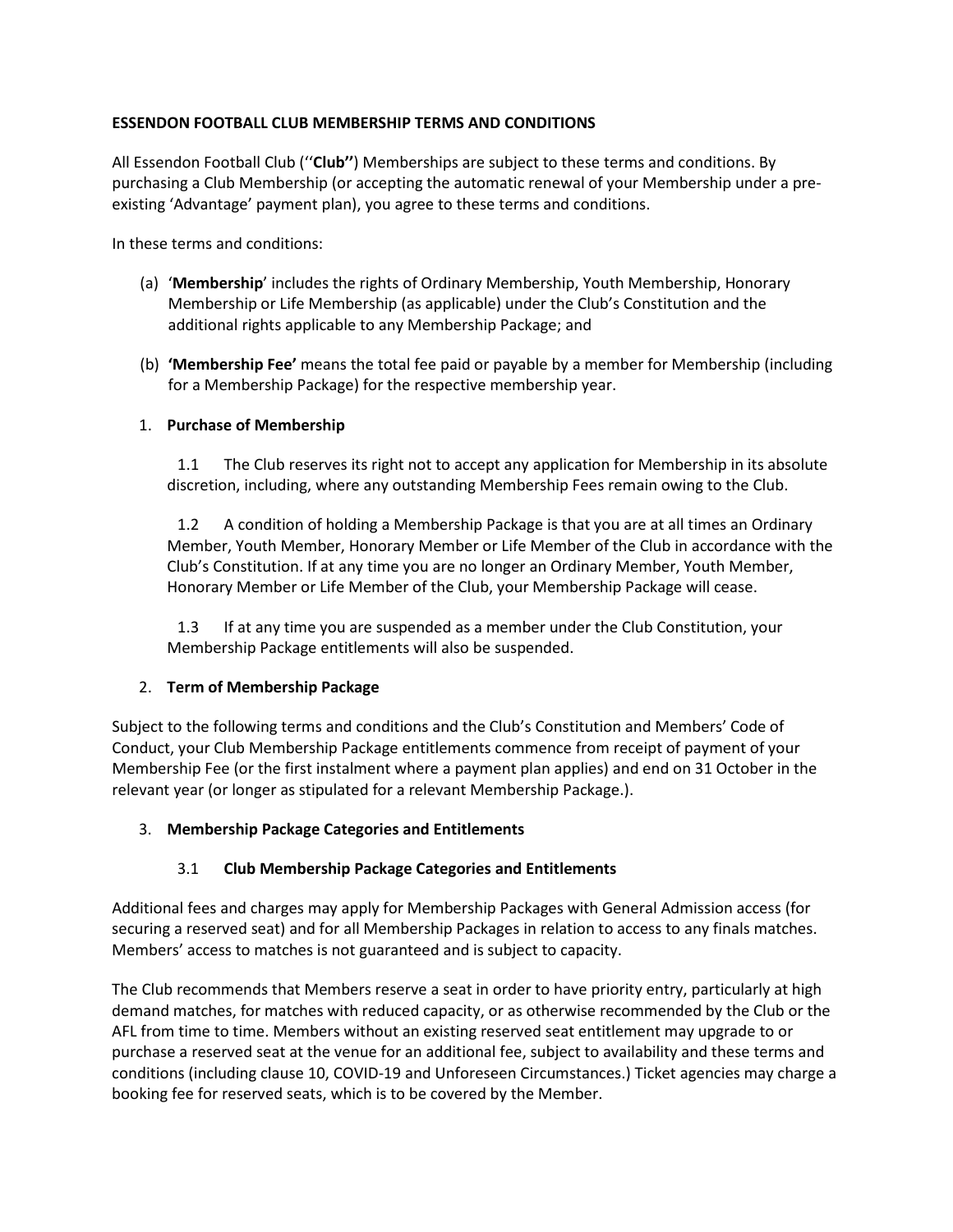### 3.1.1 **Membership Package Categories with Reserved Seat Entitlements**

Subject to these terms and conditions (**including clause [10,](#page-12-0) COVID-19 and Unforeseen Circumstances**), Club Members with Membership Packages in the following categories will have entitlements for the relevant Toyota AFL Premiership Season in accordance with the table below:

| $MS =$ Marvel Stadium<br>$=$ General admission<br>GA<br>$=$ Reserved seat<br><b>RS</b> |                                      | Home<br>games |            | Away<br>games* |            | Week<br>$1 - 3$<br>Finals <sup>^</sup> | Grand<br>Final <sup>^</sup> |
|----------------------------------------------------------------------------------------|--------------------------------------|---------------|------------|----------------|------------|----------------------------------------|-----------------------------|
| Membership<br>Package                                                                  | Access type                          | <b>MS</b>     | <b>MCG</b> | <b>MS</b>      | <b>MCG</b> | Access to<br>pre-sale                  | Priority                    |
| <b>High Mark</b>                                                                       | Home and away reserved seats         | <b>RS</b>     | <b>RS</b>  | <b>RS</b>      | <b>RS</b>  | $\checkmark$                           | 1                           |
|                                                                                        | Home reserved seats with away access | <b>RS</b>     | <b>RS</b>  | GA             | GA         | $\checkmark$                           | 1                           |
|                                                                                        | Home and away reserved seats         | <b>RS</b>     | <b>RS</b>  | <b>RS</b>      | <b>RS</b>  | $\checkmark$                           | 1                           |
| Silver                                                                                 | Home reserved seats with away access | <b>RS</b>     | <b>RS</b>  | GA             | GA         | ✓                                      | 1                           |
| <b>Bronze</b>                                                                          | Home and away reserved seats         | <b>RS</b>     | <b>RS</b>  | <b>RS</b>      | <b>RS</b>  | ✓                                      | 3                           |
|                                                                                        | Home reserved seats with away access | <b>RS</b>     | <b>RS</b>  | GA             | GA         |                                        | 3                           |

• General admission access is not typically available for ANZAC Day or other high demand games as notified by the Club and the AFL from time to time. Members with away access must upgrade to a reserved seat during the advertised Member presale to secure tickets.

^Access to purchase tickets when Essendon participate

The Club reserves the right to change any Member's allocated reserved seat where required by the venue or the AFL, as a result of COVID-19 or unforeseen circumstances (including where capacity constraints or social distancing measures apply), to accommodate other Members or to close gaps within seating bays. Where possible (and subject to claus[e 10,](#page-12-0) COVID-19 and Unforeseen Circumstances,) the Club will endeavour to accommodate any changes within the same seating bay as previously allocated. If the number or location of reserved seats available to the Club to allocate to Members is impacted by COVID-19 or unforeseen circumstances, the policy set out in clause [10](#page-12-0) of these terms and conditions (**COVID-19 and Unforeseen Circumstances**) will apply. Availability and allocation of reserved seats is subject to this policy.

### Priority Renewal of Reserved Seat Memberships

Reserved seat Members will have priority access to retain and renew the reserved seat(s) assigned with their Membership Packages for the equivalent matches in the following Toyota AFL Premiership Season. To exercise this priority access, reserved seat Members must renew their Membership Packages on or before the designated reserved seat renewal cut-off date for the following Toyota AFL Premiership Season as advised on the Club's website and via email each year. Renewal of reserved seats is subject to availability and the Club's membership terms and conditions from time to time.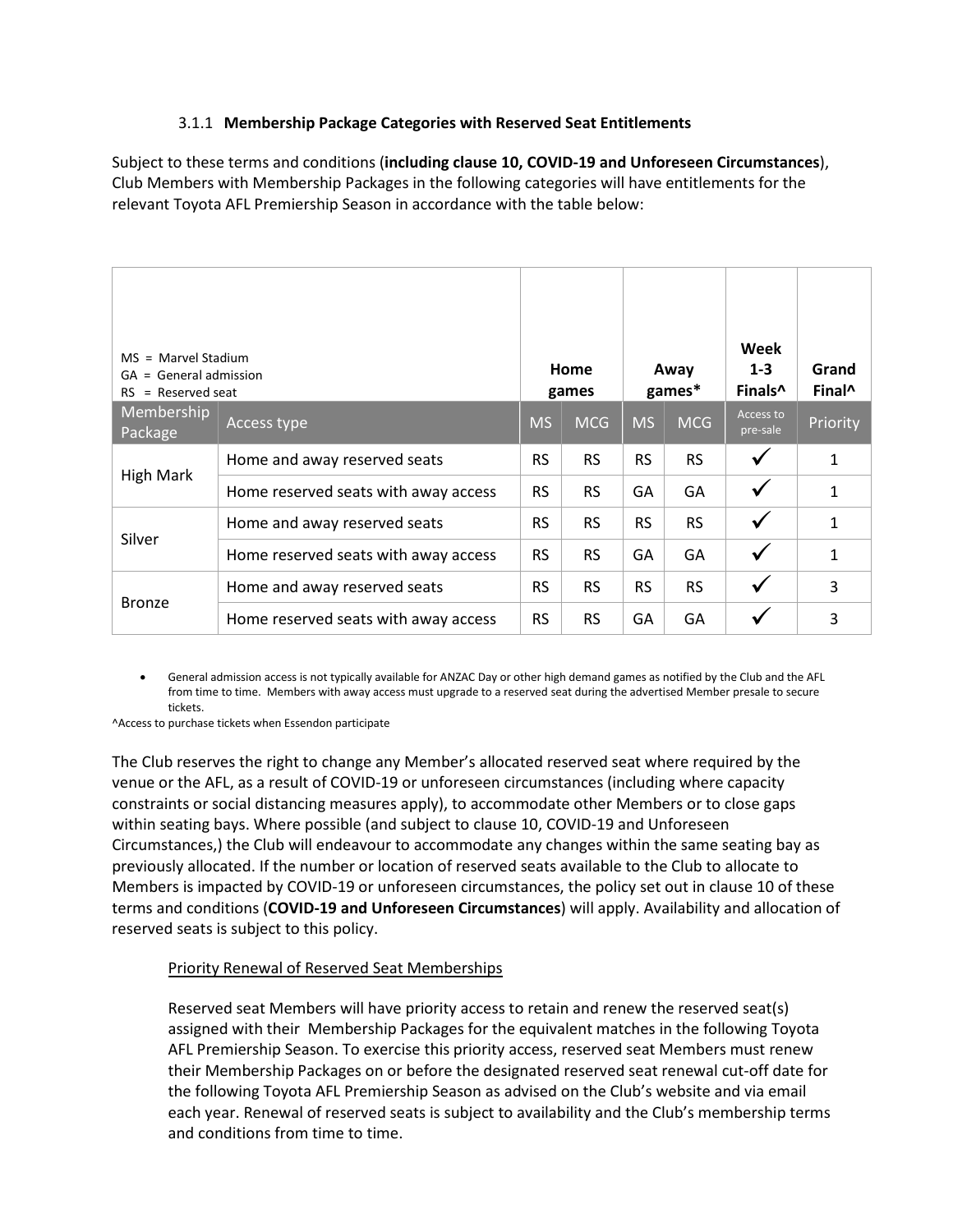#### 3.1.2 **General Admission Membership Package categories**

Subject to these terms and conditions (**including clause [10](#page-12-0) COVID-19 and Unforeseen Circumstances**), Club Members with Membership Packages in the following categories will have entitlements for the relevant Toyota AFL Premiership Season in accordance with the table below:

| MS = Marvel Stadium<br>GA = General admission | Home<br>games |            | Away<br>games |            | Week 1-<br>3 Finals <sup>^</sup> | Grand<br>Final <sup>^</sup> |
|-----------------------------------------------|---------------|------------|---------------|------------|----------------------------------|-----------------------------|
| Membership<br>Package                         | <b>MS</b>     | <b>MCG</b> | <b>MS</b>     | <b>MCG</b> | Access to<br>presale             | Priority                    |
| Flexi Home & Away*                            | GA            | GA         | GA            | GA         |                                  | 3                           |
| Flexi 8 Game*                                 | GA            | GA         | GA            | GA         |                                  | 3                           |
| Flexi 4 Game <sup>\$</sup>                    | GA            | GA         | GA            | GA         |                                  |                             |
| Flexi National*#                              | GA            | GА         | GA            | GA         |                                  | 3                           |
| Mighty Bomber~>                               | GA            | GA         |               |            |                                  |                             |

\*General Admission access is not available for ANZAC Day. Members must upgrade to a reserved seat through Ticketek.

\$Excludes access to ANZAC Day

~Access to 2 home or away games in Melbourne excluding ANZAC Day

>Limit of one per Member

# Ticket price for interstate games is not included in the Flexi National membership package. A \$ discount equivalent to the membership type (e.g. Adult, Concession or Junior) will be applied when purchasing tickets using a Flexi National membership. Members will be responsible for any additional costs to purchase a ticket, including where the ticket selected is more expensive than the \$ discount, and all other ticket purchase and processing fees charged by the ticketing agent.

^Access to purchase tickets when Essendon participates

#### 3.1.3 **Non Access Membership Package categories**

Subject to these terms and conditions, Club Members with Membership Packages in the following categories will have entitlements for the relevant Toyota AFL Premiership Season in accordance with the table below: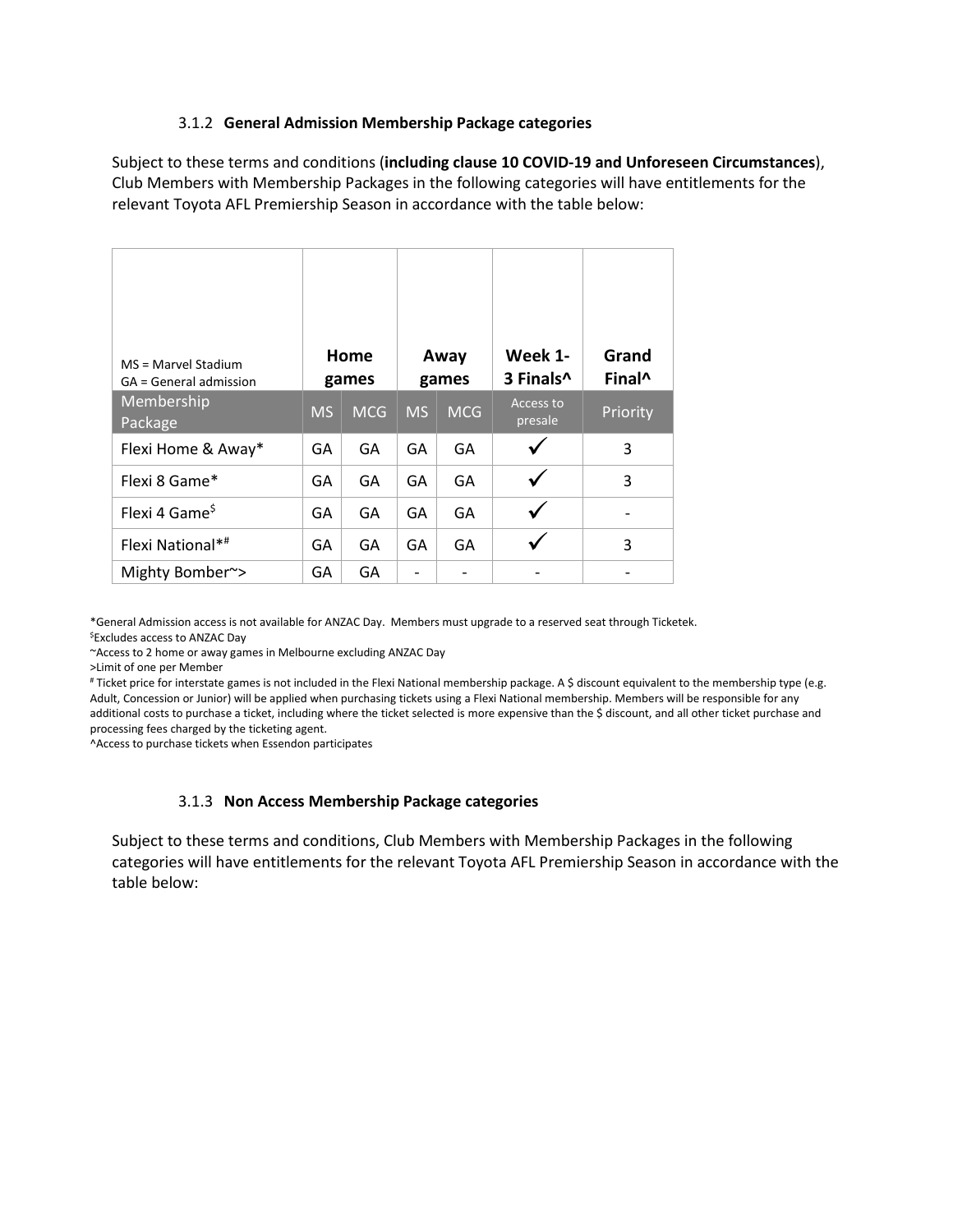|                                 | Hom <sub>e games</sub> |            | Away games |            | Week 1-3 Finalson | Grand Fina <sub>l</sub> n |
|---------------------------------|------------------------|------------|------------|------------|-------------------|---------------------------|
| Membership                      | ES                     | <b>MCG</b> | <b>ES</b>  | <b>MCG</b> | Access to presale | Priority                  |
| <b>Essendon Insider</b>         |                        |            |            |            |                   |                           |
| <b>Beyond the Boundary</b>      |                        |            |            |            |                   |                           |
| Digital Australia & New Zealand |                        |            |            |            |                   |                           |
| <b>Digital International</b>    |                        |            |            |            |                   |                           |

^Access to purchase tickets when Essendon participate #On request. Members must contact the Club to obtain a barcode.

# 3.1.4 **Grand Final Ticket Access**

Members' access to purchase a Grand Final ticket is determined by the Priority Group assigned to their Membership Package category. Members with any Membership Fees in arrears at the time of Grand Final ticket registration will be ineligible to register for a Grand Final ticket.

**Priority 1** – Where the Grand Final is played at the MCG at unrestricted capacity, Members are guaranteed access to purchase a ticket at an additional cost to their Membership Package provided they follow the Club's instructions at the advertised time and do not have any Membership Fees in arrears.

**Priority 2** - Applicable only to eligible Members who purchase the 'Grand Final Guarantee'. Where the Grand Final is played at the MCG at unrestricted capacity, Members are guaranteed access to purchase a ticket at an additional cost to their Membership Package provided they follow the Club's instructions at the advertised time and do not have any Membership Fees in arrears.

**Priority 3** – Members may have access to purchase a ticket subject to availability once tickets have been allocated to Priority 1 and 2 Members, provided they follow the Club's instructions at the advertised time and do not have any Membership Fees in arrears.

### 3.1.5 **Grand Final Guarantee Product**

The following terms and conditions apply to the Grand Final Guarantee product (''**GFG''**), which may be purchased in conjunction with an Eligible Membership Package, as provided below.

- 3.1.5.1 **Eligibility:** Only a limited number of GFGs will be made available for sale. Only Members who purchase a Bronze, Flexi Home & Away, Flexi 8, Flexi Home & Away (MCC), Flexi National or Bomber Squad membership package (''**Eligible Membership Package**'') are eligible to purchase a GFG, subject to availability. Only one (1) GFG may be purchased per Eligible Membership Package.
- 3.1.5.2 It is the responsibility of the Member to ensure the Member holds an Eligible Membership Package when purchasing a GFG.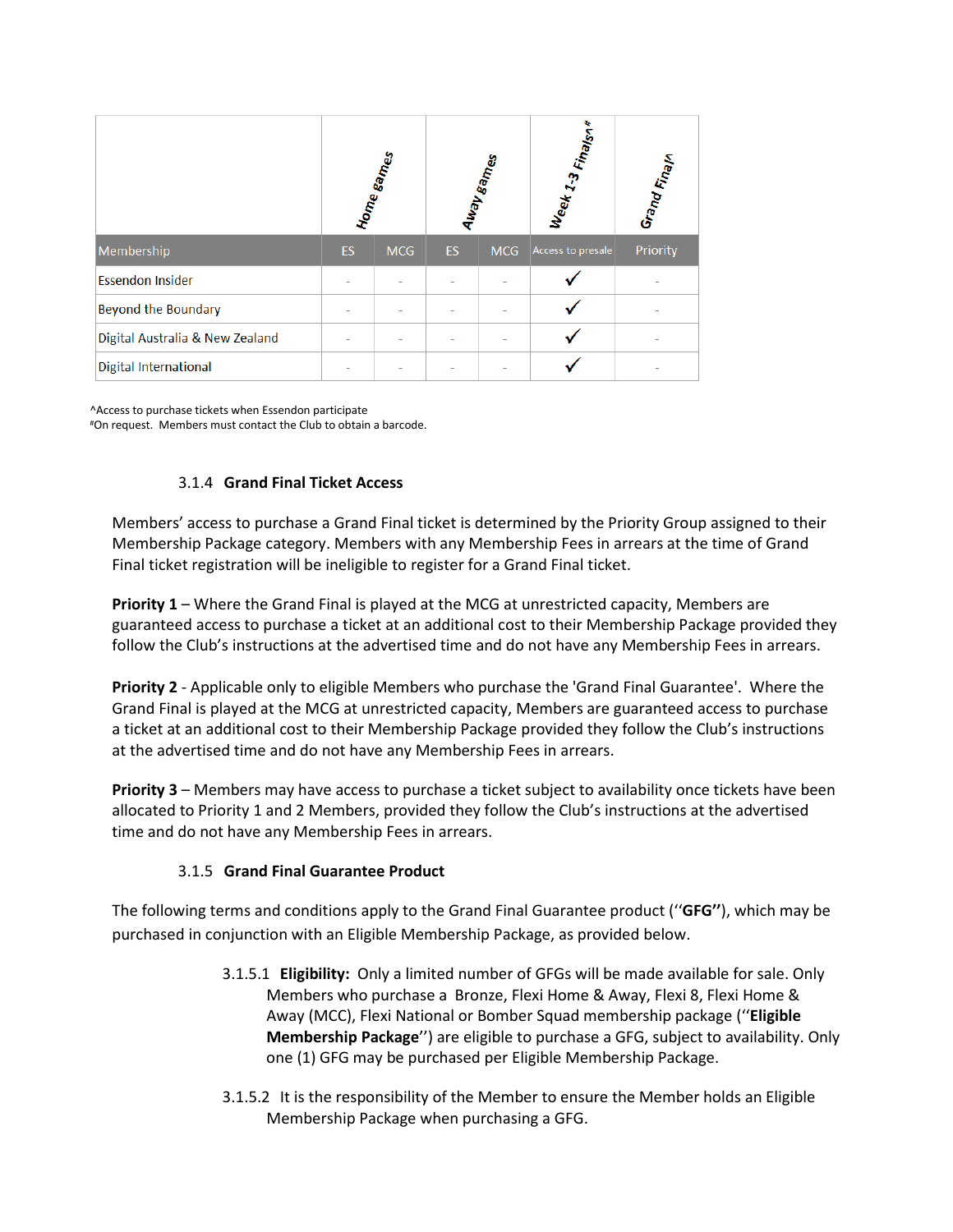- 3.1.5.3 **Priority Groupings\*:** Eligible Members with a GFG will be required to register their intention to purchase a Grand Final reserved seat ticket in either Semi – Final or Preliminary Final week should Essendon be participating in the Toyota AFL Grand Final. GFG holders will be allocated a time to register during the 'Priority 2' time slot. Further information on registering for a ticket will ordinarily be issued during the first week of September. (It is the Member's responsibility to ensure the Club has a current and valid email address). Members who do not register for a Grand Final ticket during the required time will not be eligible to purchase a Grand Final ticket.
- 3.1.5.4 **Refund Policy:** There are strictly no change of mind exchanges or refunds on the GFG product, regardless of final ladder position.
- 3.1.5.5 **Transferability:** The GFG product is not transferable.
- 3.1.5.6 **Sale Period:** The GFG will be available for sale until the start of Round 23, unless sold out earlier.
- 3.1.5.7 The purchase of the GFG gives eligible Members access to purchase a Grand Final ticket only. It does not include the price of the ticket. This will be an additional amount charged at the retail price and the location of reserved seats cannot be guaranteed.

\*This process is subject to change at any time at the discretion of the AFL and Club. It is the Member's responsibility to ensure they read all Finals communications carefully in relation to the purchasing of Grand Final tickets.

### 3.1.6 **AFLW Membership Package categories**

Subject to these terms and conditions, Club Members with Membership Packages in the following categories will have entitlements for the relevant NAB AFL Women's Competition in accordance with the table below:

| GA = General admission | Home<br>games | Away<br>games | <b>AFLW</b><br>Finals^ | <b>AFLW</b><br>Grand<br>Final <sup>^</sup> |
|------------------------|---------------|---------------|------------------------|--------------------------------------------|
| Membership<br>Package  |               |               | Access to<br>presale   | Access to<br>presale                       |
| Access                 | GA            | $GA-$         |                        |                                            |
| Support*               | GA            | GA            |                        |                                            |
| Junior                 | GА            | GA-           |                        |                                            |

^Access to purchase tickets when Essendon participate

\*On request. Members must contact the Club to obtain a barcode.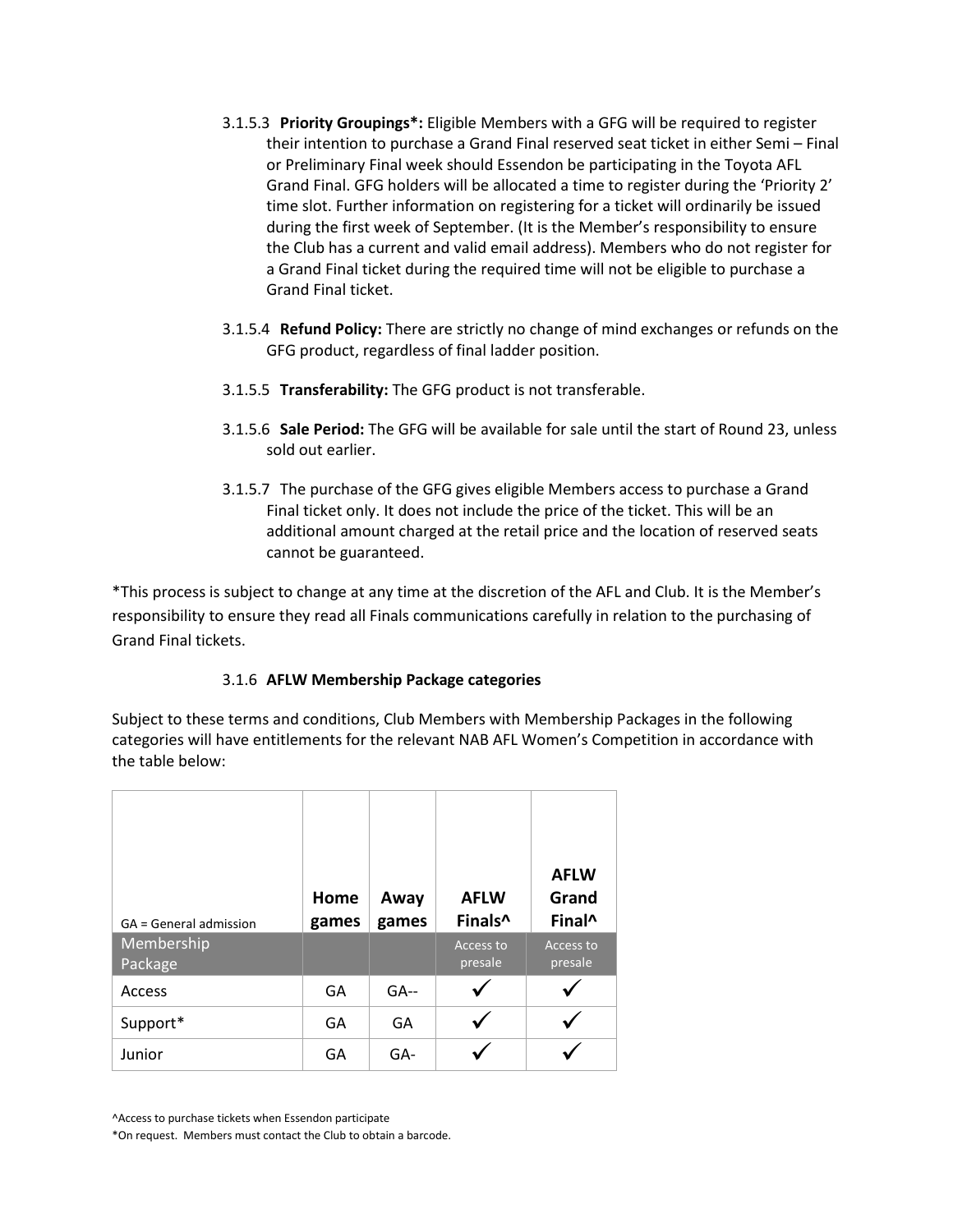## 3.2 **Membership Package Classifications and Concessions**

### 3.2.1 Family

Family Membership Packages are available for two adults and up to four youths or juniors.

### 3.2.2 Youth

To be eligible for a Youth Membership Package, the applicant must be between the ages of 15 and 17 as at 1 January in the relevant membership year.

### 3.2.3 Junior

To be eligible for a Junior Membership Package, the applicant must be under the age of 15 as at 1 January in the relevant membership year. Juniors aged under 5 at 1 January in the relevant membership year are entitled to attend matches without a Club Membership, however they must not occupy a seat.

### 3.2.4 Student

Student concession is available to people studying full-time in the relevant membership year.

### 3.2.5 Pensioner

Pensioner concession is available to people holding a pensioner concession card issued by Centrelink, the Department of Health and Community Services, the Department of Community Services or the Department of Veteran Affairs. A Heath Care or Health Benefit card will not be accepted. Your Membership application/renewal form must be accompanied by a photocopy of your pension card. Pension cards must be valid for the duration of the football season.

# 3.3 **Toyota AFL Finals Series entitlements**

Each Member's access to the Toyota AFL Finals Series matches will be determined in accordance with their respective Membership Package category and corresponding entitlements as set out above in these terms and conditions. The Club will communicate information relating to Members' access to Toyota AFL Finals Series matches during the season (usually in late August) should the Club be participating in the Toyota AFL Finals Series. It is the responsibility of Members who hold non-access Membership Packages (Beyond the Boundary, Essendon Insider, Digital and Digital International) to request a barcode from the Club by the conclusion of the final round of the Toyota Home and Away Premiership Season to access the member pre-sale for weeks 1-3 of the Finals Series if the Club participates.

# 3.4 **NAB AFL Women's Finals Series entitlements**

Each Member's access to the Nab AFL Women's Finals Series matches will be determined in accordance with their respective Membership Package category and corresponding entitlements as set out above in these terms and conditions. The Club will communicate information relating to Members' access to NAB AFL Women's Finals Series matches during the season should the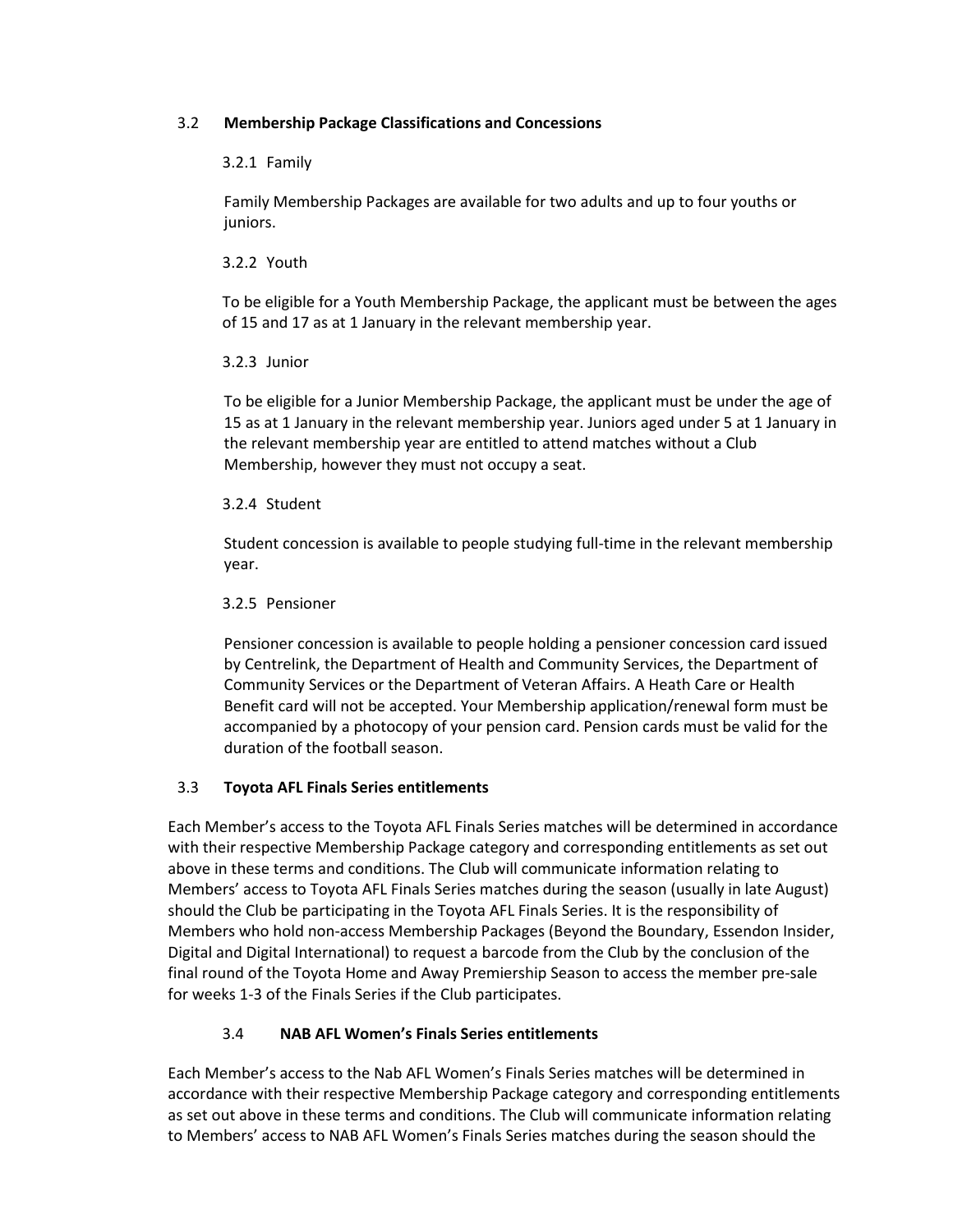Club be participating in the NAB AFL Women's Finals Series. It is the responsibility of those Members who hold non-access Membership Packages to request a barcode from the Club by the conclusion of the final round of the NAB AFL Women's Competition Regular Season to access the member pre-sale for the Finals Series if the Club participates.

### 4. **Transfer of Membership Cards**

Club Members may transfer their membership cards (or tickets) to a family member or friend provided that family member or friend is at the equivalent level of entry. Concession, Youth or Junior Members who transfer their membership card or tickets to an adult will be refused entry and will have their tickets confiscated at the gates. The ticket will not be returned to the Member and a replacement Membership Fee (to be advised by the Club) will apply for the issue of a new Membership card. The ability to transfer membership cards may be revoked at any time by the Club, at its sole discretion. In this event, the Club will notify Members by email and by posting a notice on the Club's website.

### 5. **Membership Coupons**

5.1 Eligible EFC Members may be provided with a coupon to spend at the Club's online merchandise store (shop.essendonfc.com.au) and Club's physical merchandise store at 275 Melrose Drive Melbourne Airport VIC 3045 ("**Bomber Shop Coupons**") as part of their Membership Package(s).

5.2 Members may be eligible for a Bomber Shop Coupon if they are not in a "Milestone Year" of membership, as defined as every five years of consecutive membership and pay at least a portion of their Membership Fee equivalent to the value of the Bomber Shop Coupon.

5.3 An 'Eligible Membership Package' is any adult or concession Membership Package where the Membership Fee is greater than the value of the Bomber Shop Coupon. For example, a Mighty Bomber Membership Package would not be eligible for a Bomber Shop Coupon as the Membership Fee is \$27.

5.4 Each Member may be eligible for one Bomber Shop Coupon per Membership Package.

5.5 Eligible Members will receive their Bomber Shop Coupons within 14 business days following renewal of their Membership. The Bomber Shop Coupons will be delivered via email only, and Members are responsible for ensuring they provide an up to date email address to the Club prior to or at the time of renewal.

5.6 The Club will not be responsible for any lost or missed Bomber Shop Coupons as a result of a Member's incorrect email address or spam filter.

5.7 Bomber Shop Coupons will expire on 31 October each year, unless extended by the Club in its sole discretion.

5.8 The value of the Bomber Shop Coupon is \$30 unless otherwise notified by the Club.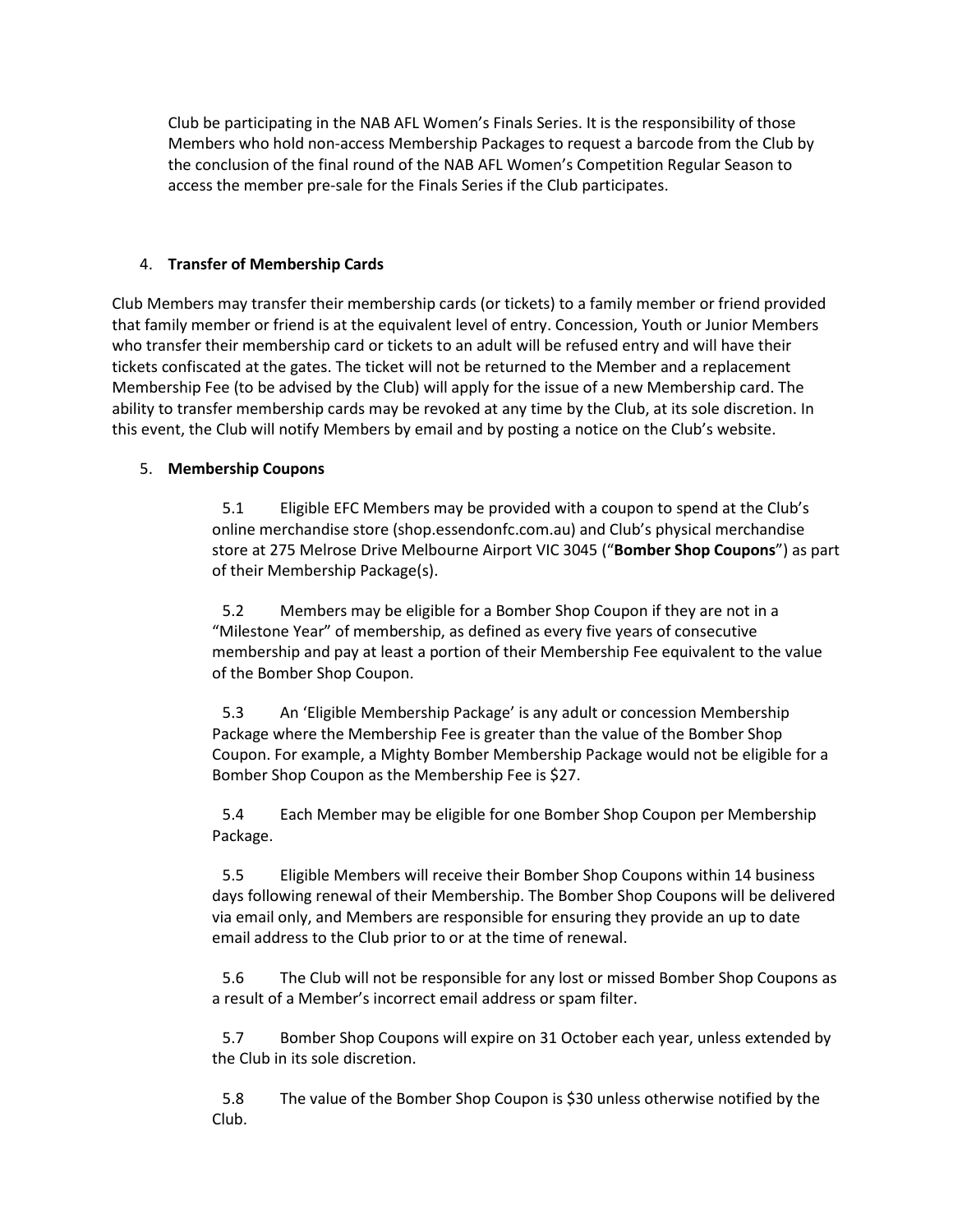5.9 These Bomber Shop Coupons are available for a limited time only, for as long as it is advertised by the Club. The Club has the right to cancel, extend or change any promotion at any time without notice and in its sole discretion.

5.10 Bomber Shop Coupons are not valid for cash or cash equivalent. Bomber Shop Coupons cannot be applied to previous purchases nor combined with any other offers or discounts including price matching of any other retailer.

5.11 Only one Bomber Shop Coupon can be used per transaction, and each must be used in a single transaction only. The transaction value, excluding postage, must meet or exceed the value of the Bomber Shop Coupon.

5.12 Bomber Shop Coupons may not be combined with any other offers, except for the 10% discount available to Members as part of their Membership. This 10% discount will be automatically applied when Members sign into the Club merchandise site with their Membership credentials, or provide their Membership information at the time of instore purchase.

5.13 Bomber Shop Coupons can be redeemed against all items available for purchase on the Club's online and physical merchandise store, except gift cards, postage and other items as advised on the store from time to time.

5.14 Members redeem their Bomber Shop Coupons by entering their unique coupon code as provided to them by the Club, following their Membership Package renewal, in the designated section of the online merchandise store checkout or at the counter instore. The value of the Bomber Shop Coupon will then be deducted from the subtotal of the order.

# 6. **No On-selling**

Club Membership cards may not, without the prior written consent of the Club, be on-sold (including via on-line auction sites) or used for advertising, promotion or other commercial purposes (including competitions and trade promotions) or to enhance the demand for other goods or services, either by the original purchaser or any subsequent bearer. If a card or ticket is on-sold or used in breach of this condition, the card or ticket may be cancelled without a refund and the bearer of the ticket may be refused admission. Penalties apply (including cancellation of any offending member's Membership without a refund).

### 7. **MCC and AFL Member Upgrades**

7.1 AFL Members may nominate Essendon as their club of support and by doing so consent to the AFL providing their personal details to the Club, so the Club may contact the Member, for example in relation to membership packs and finals access. AFL Members who have nominated Essendon as their club of support may purchase a club reserved seat membership package upgrade.

7.2 MCC members may purchase a club upgrade via the Club or Melbourne Cricket Club.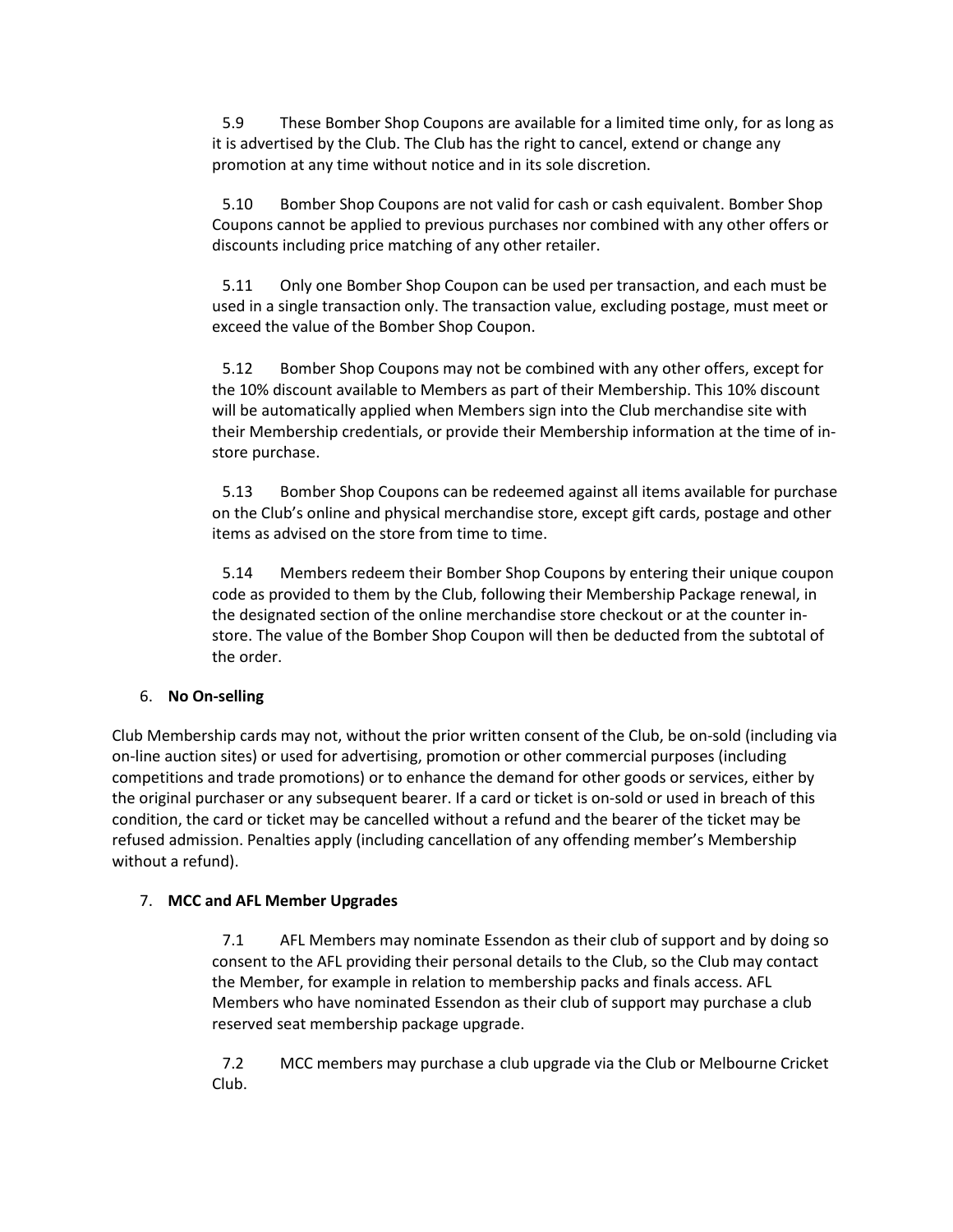7.3 It is the responsibility of the Member to advise the Club if the Member is entitled to an AFL or MCC discount. Retrospective discounts or refunds will not be granted.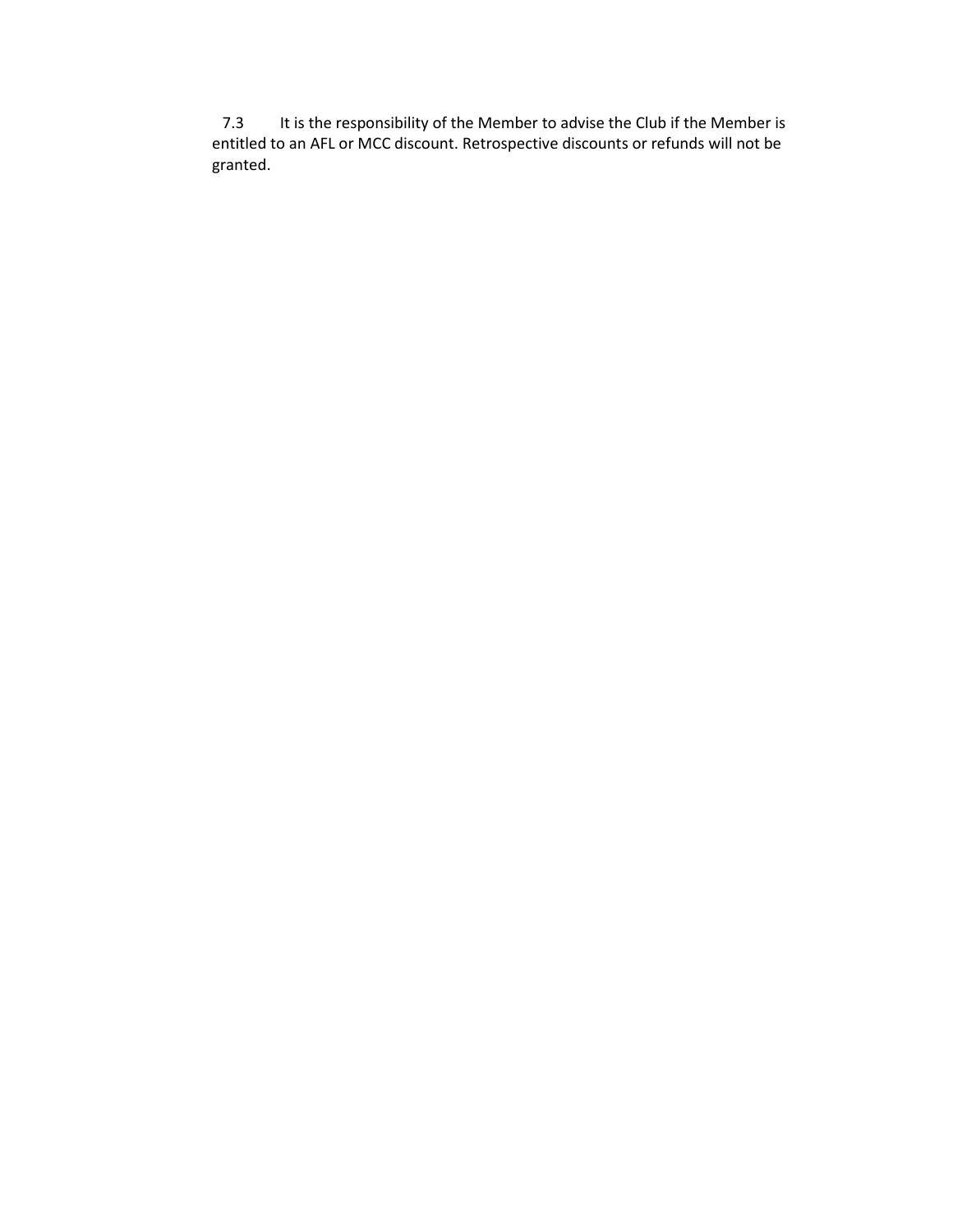### 8. **Advantage Payment Plan Rollover**

8.1 Where Members have agreed to an Advantage option as set out in clause [9.1,](#page-9-0) they authorise the Club to automatically renew their annual Membership on or after the advised date each year (or such earlier date as the Club may notify to the Member from time to time) (''**Rollover Date**'') and debit their nominated credit/debit card for the applicable Membership Fee for the forthcoming year in accordance with clause [8.2](#page-9-1) below and their selected payment option ('50/50', 'Monthly' or 'Upfront'), in accordance with these terms and conditions. Monthly payment plans are only available where the Membership Fee exceeds \$50.

<span id="page-9-1"></span>8.2 The Club will provide notice of the relevant Membership Fees and any changes to the relevant Member's Membership Package category or entitlements at least 28 days before any Advantage rollover takes effect.

8.3 Members can opt out of Advantage rollovers by notifying Member Services at the Club on (03) 8340 2000 or via email to [membership@essendonfc.com.au.](mailto:membership@essendonfc.com.au) Where notice is given more than 5 business days before the Rollover Date, there will be no automatic renewal of the Membership.

# 9. **Payment**

### 9.1 **Payment Options**

<span id="page-9-0"></span>Subject to the further terms and conditions in clause [8.2,](#page-9-1) payment of your Membership Fee may be made in one of four ways:

- 9.1.1 **''Full Payment''**: The full Membership Fee can be paid at the time of renewal via any one of the following methods: VISA, MasterCard, BPay, Cheque, Cash or EFTPOS. (Note: Not all payment methods are applicable to Advantage Upfront. Please refer to [9.1.2](#page-9-2) below.)
- <span id="page-9-2"></span>9.1.2 **''Advantage Upfront'':** One payment will be deducted on the Rollover Date (or the next business day), via a nominated VISA or MasterCard.
- 9.1.3 **'Advantage 50/50':** Two payments of equal amounts will be deducted. The first will be deducted on the Rollover Date (or the next business day), and the second will be deducted on March 28 (or a later date as advised by the Club from time to time.)

# 9.1.4 **'Advantage Monthly':**

a) 10 Months

Payments will be deducted in 10 equal instalments (or in in the case of purchase after the Rollover Date, a lesser number of instalments as provided below, to align with the standard payment schedule) via a nominated VISA or MasterCard on the 28th of each month, or the next business day, beginning on the Rollover Date and concluding on the deduction of the final instalment.

b) 6 Months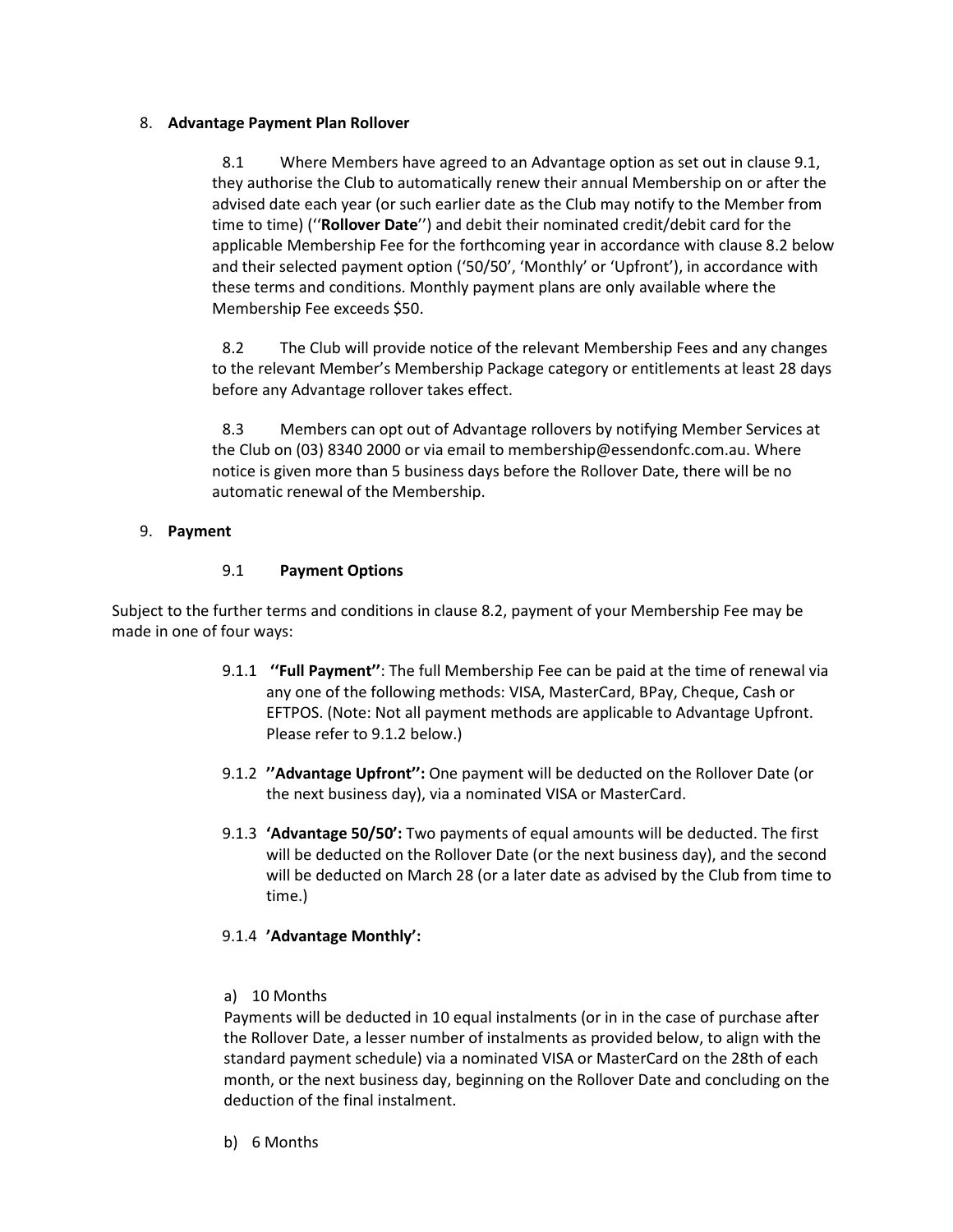Payments will be deducted in 6 equal instalments (or in in the case of purchase after the Rollover Date, a lesser number of instalments as provided below, to align with the standard payment schedule) via a nominated VISA or MasterCard on the 28th of each month, or the next business day, beginning on the Rollover Date and concluding on the deduction of the final instalment.

#### c) 5 Months (AFLW Membership Packages only)

Payments will be deducted in 5 equal instalments (or in in the case of purchase after the Rollover Date, a lesser number of instalments as provided below, to align with the standard payment schedule) via a nominated VISA or MasterCard on the 28th of each month, or the next business day, beginning on the Rollover Date and concluding on the deduction of the final instalment.

#### d) Other

In the event the Club is running a specific promotion, Members may be offered other set instalment options. Payments will be deducted in the advised instalments (or in in the case of purchase after the Rollover Date, a lesser number of instalments as provided below, to align with the standard payment schedule) via a nominated VISA or MasterCard on the 28th of each month, or the next business day, beginning on the Rollover Date and concluding on the deduction of the final instalment.

Where a Member takes up an Advantage option after the Rollover Date, the first instalment will total the sum of monies payable to bring the amounts payable in line with the relevant Advantage plan standard payment schedule.

Members may opt out of the relevant 'Advantage' payment plan during the course of a membership year by contacting Member Services at the Club and providing advance payment of all remaining instalments for the current membership year.

### 9.2 **Payment Terms**

- 9.2.1 It is the Member's responsibility to ensure that: (a) the account details they have provided are correct, including notification should the expiry date change; (b) they have sufficient clear funds available in the nominated account on the scheduled drawing date.
- 9.2.2 While all payments are attempted on the 28th of the applicable month, withdrawals can experience a time lag of up to 5 days.
- 9.2.3 If any payment fails to clear on the 28th of the month, further attempts will be made to clear the funds at any stage until the transfer is successful.

If a debit is returned or dishonoured by the Member's financial institution, a letter, SMS or email will be sent requesting immediate payment. Any fees levied to the Member by the financial institution will be payable by the Member.

9.2.4 EFC may suspend, cancel or change the Member's Membership Package (or any Membership Package entitlements) if an instalment is dishonoured by the Member's financial institution. The Club will notify the Member by letter, phone,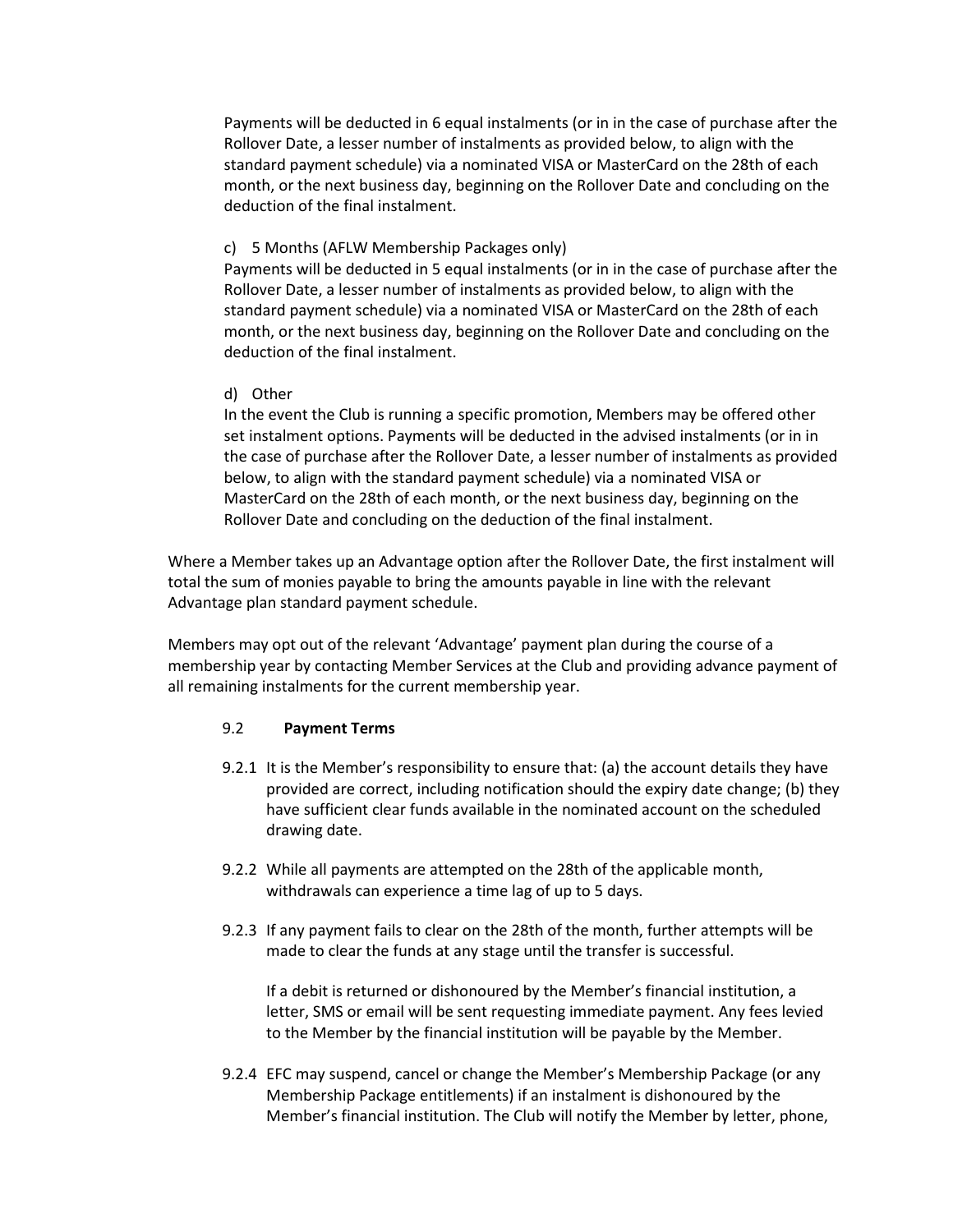SMS or email if it suspends or cancels the Member's Membership Package (or any Membership Package entitlements).

- 9.2.5 Where any Members believe that a withdrawal has been initiated incorrectly, they can contact the Club Member Services Team on (03) 8340 2000 to request a refund.
- 9.2.6 Memberships purchased over the phone will automatically be placed on Advantage Upfront. Members can opt out of this arrangement at any time.
- 9.2.7 In the event that an outstanding balance remains at year's end, the balance will remain owing on the Member's account and must be paid in full prior to rejoining.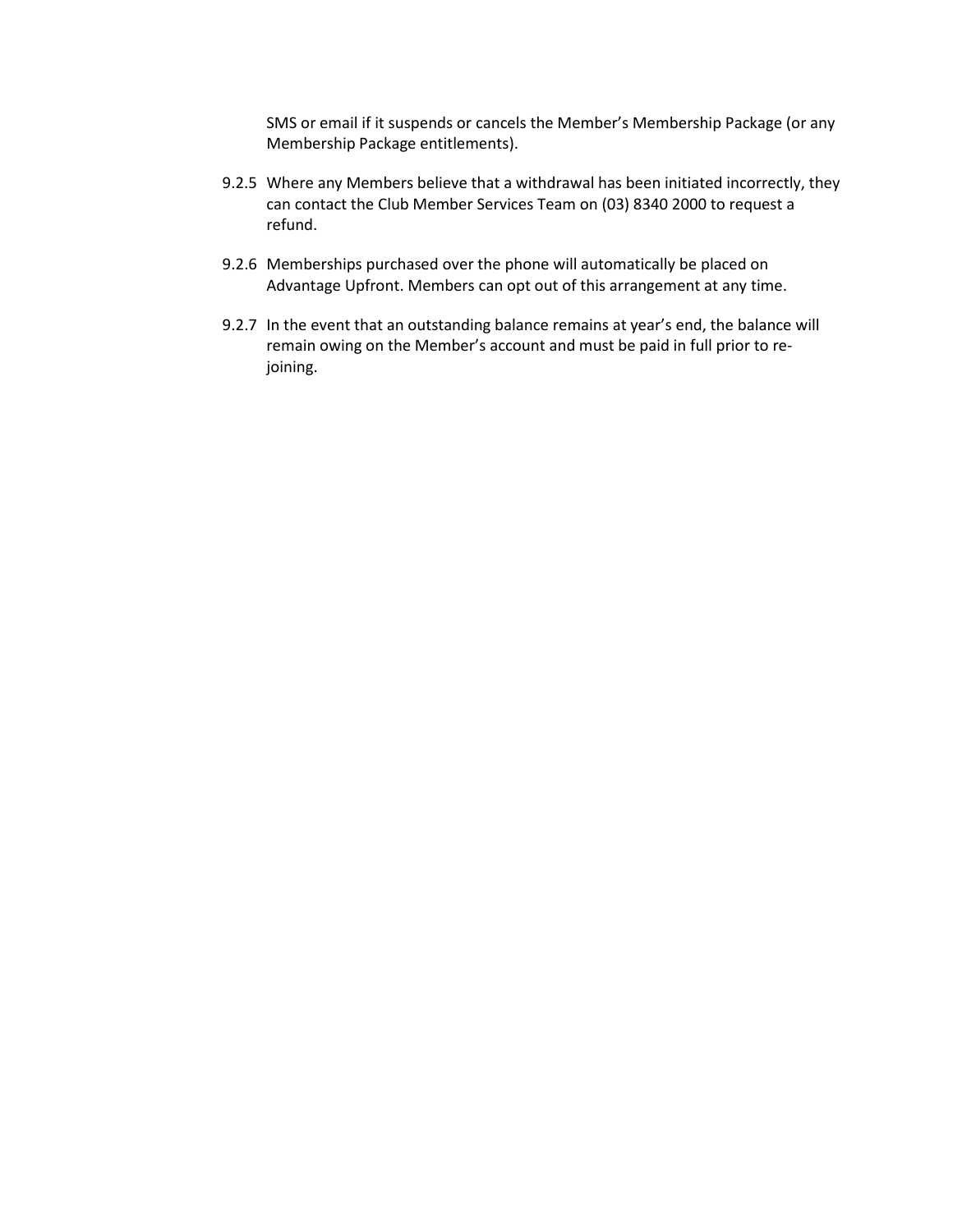### <span id="page-12-1"></span><span id="page-12-0"></span>10. **COVID-19 and Unforeseen Circumstances**

At this time, the impact (if any) that the COVID-19 pandemic may have on a Toyota AFL Premiership Season and/or NAB AFL Women's Competition is not known. Unforeseen circumstances may also arise which impact upon a Toyota AFL Premiership Season and/or NAB AFL Women's Competition.

The impacts of COVID-19 and unforeseen circumstances ('**COVID-19 Impacts'**) may result in Members having reduced or varied match access or reserved seat benefits compared to those that would apply in the absence of those impacts.

### 10.1 **Reserved Seats**

If the number or location of reserved seats available to the Club to allocate to Members is affected by COVID-19 Impacts, the Club will allocate (or provide Members with the opportunity to secure) reserved seats in accordance with the following:

- a) Access to a reserved seat to any match is subject to the Club having sufficient reserved seats made available by the venue and the AFL for allocation to Members.
- b) Where the location of reserved seats available to the Club is affected or there are fewer reserved seats for a match made available to the Club for allocation to Members than Members holding ordinary reserved seat entitlements for the match, the usual allocation of reserved seats will not apply. Where the Club has access to allocate reserved seats, Reserved seat Members will be provided access to secure a reserved seat in accordance with the applicable booking process, which will be published on the Club's website. Access to secure a reserved seat will be subject to availability and will be prioritised according to each Member's Membership Package as follows:

**Priority 1** (highest priority) - High Mark members

**Priority 2** – Silver members

**Priority 3** – Bronze members

Reserved seat Members must register during the designated time period corresponding to the priority category above (as specified in the booking process for the relevant match as published on the Club's website) in order to secure priority access in accordance with that category.

- c) Members who would ordinarily hold a reserved seat for the match will be entitled to a partial refund or credit (as determined below) where they do not secure a reserved seat and no reserved seats for the relevant match were made available for booking by members in the Member's priority category or any allocation of reserved seats made available to the category has been exhausted. Members who do not secure a reserved seat through the booking process will not otherwise be entitled to a refund or credit in relation to their reserved seat entitlements for the relevant match.
- d) Members who secure a reserved seat will not be entitled to a refund or credit in relation to any change in the location of their seats.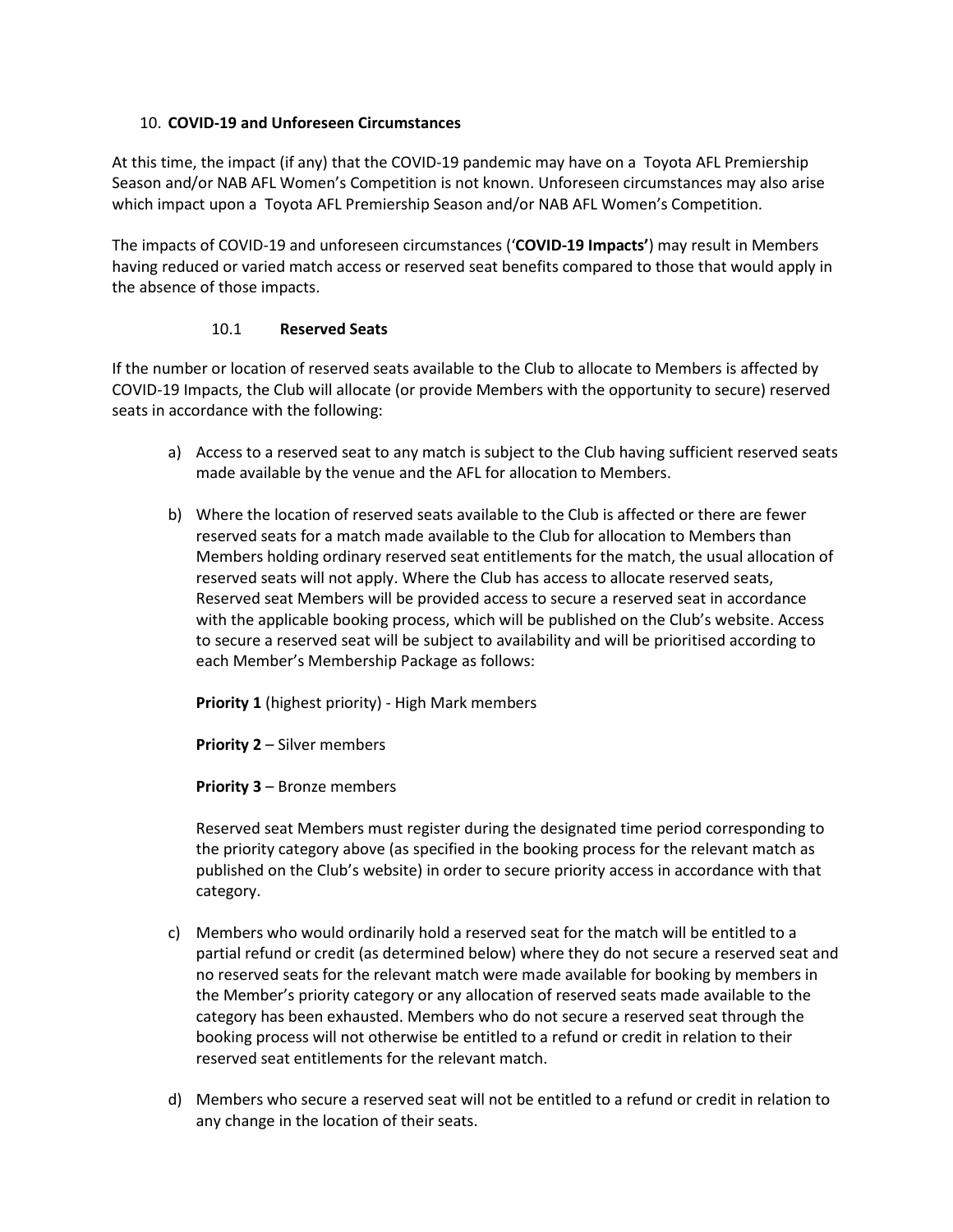### Refunds and Credits

Where a Member qualifies for a partial refund or credit in relation to the unavailability of reserved seats for any matches as provided above, the amount of the refund or credit will be determined as follows:

- (a) The Member's Membership Fee will be divided into a component relating to match access in 2022 (**Match Access Component**) and a component relating to all other benefits (**Other Benefits Component**).
- (b) The Other Benefits Component will be valued at \$60 for an adult, concession, or youth membership and \$30 for a junior membership, plus 15% of the face value of the total Membership Fee. This represents the value of benefits including: exclusive membership communications, merchandise and Club sponsor discounts, Member cards, full voting rights (18+), and priority access to retain and renew a reserved seat for the 2022 Toyota AFL Premiership Season (subject to these terms and conditions.)
- (c) The Match Access Component will be determined by subtracting the value of the Other Benefits Component from the total Membership Fee.
- (d) An '**Individual Match Value'** will be determined by dividing the Match Access Component by the number of Home and Away matches to which the Member would ordinarily have been allocated a reserved seat.
- (e) The Individual Match Value will be multiplied by the number of matches for which the Member is entitled to a refund or credit to determine a 'Reserved Seat Credit Provisional Value'.
- (f) Where any membership coupons (e.g. Bomber Shop coupons) have been provided by the Club in conjunction with the Membership Package purchase, the face value of the coupon will be subtracted from the Reserved Seat Credit Provisional Value to arrive at the final value. Where no such membership coupons have been provided, the final value will be the same as the Reserved Seat Credit Provisional Value.

### 10.2 **General Admission**

Under each general admission Membership Package, including NAB AFL Women's Competition general admission Membership Packages, a member has included access (subject to capacity and these terms and conditions) to a prescribed number of matches ('**Included Number of Matches**'). For example, the Included Number of Matches for a Flexi 8 membership is 8.

Where seating availability for any match is affected by COVID-19 Impacts, including relocation of fixtured matches, and there is no opportunity for any general admission members to either upgrade to a reserved seat for the match or attend in a general admission area, the match will be treated as a '**General Admission Unavailable Match'**'. All other matches where general admission members have access (subject to capacity) will be treated as '**General Admission Available Matches**'.

Where the number of General Admission Available Matches is less than a general admission Member's Included Number of Matches, the Member will qualify for a partial refund or credit, which will be determined as follows:

(a) The Member's Membership Fee will be divided into a component relating to match access (**Match Access Component**) and a component relating to all other benefits (**Other Benefits Component**).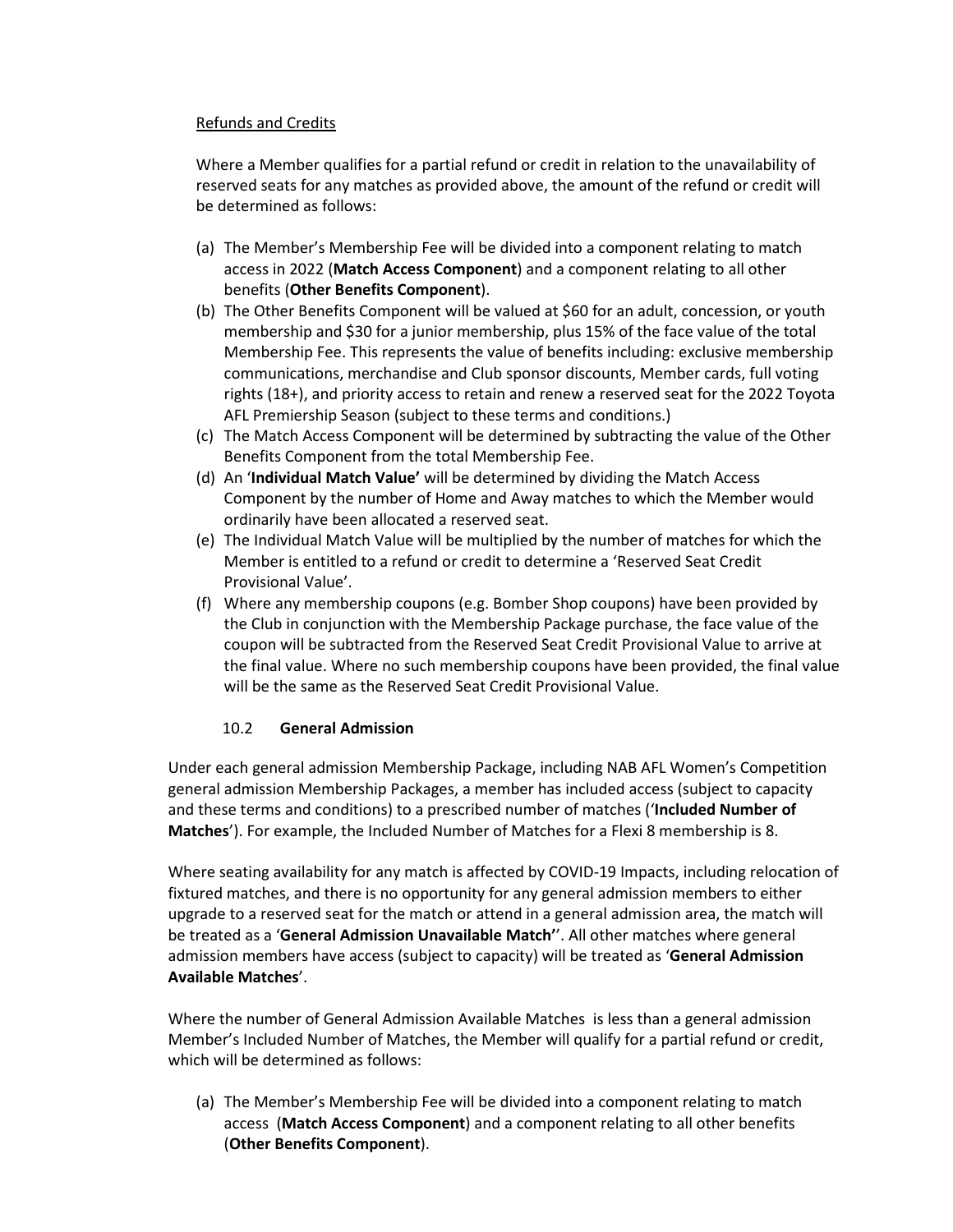- (b) The Other Benefits Component is valued at \$60 for an adult, concession, or youth membership and \$30 for a junior membership and represents benefits including: exclusive Member communications, merchandise and Club sponsor discounts, Member cards and full voting rights (18+). The Match Access Component will be determined by subtracting the value of the Other Benefits Component from the total Membership Fee.
- (c) An '**Individual Match Value'** will be determined by dividing the Match Access Component by the Included Number of Matches.
- (d) A number of **'Lost Matches'** will be determined by subtracting the number of General Admission Available Matches from the member's Included Number of Matches.
- (e) The Individual Match Value will be multiplied by the number of Lost Matches to determine a **'GA Credit Provisional Value'**.
- (f) Where any membership coupons (e.g. Bomber Shop coupons) have been provided by the Club in conjunction with the Membership purchase, the face value of the coupon will be subtracted from the GA Credit Provisional Value to arrive at the final value. Where no such membership coupons have been provided, the final value will be the same as the GA Credit Provisional Value.

# 10.3 **Claiming a Refund or Credit for Impacted Matches**

Credits or refunds under this clause [10](#page-12-1) may only be claimed from the day that is five business days after the completion of the last match of the relevant Toyota AFL Premiership Home and Away Season or NAB AFL Women's Competition (**Claims Opening Date**) and must be claimed in accordance with the process published on the Club's website at the on the Claims Opening Date.

### 11. **GST and Levies**

Except where expressly noted, all prices include GST and any applicable venue levy.

# 12. **Change of Mind Refund and Cancellation Policy**

As a general policy, Memberships are non-refundable for change of mind and cannot be cancelled by the Member for that reason. Requests for change of mind refunds may be made in writing and are at the sole discretion of the Club's Head of Membership. Should a change of mind refund be granted, a \$30 processing fee will be applicable and will be deducted or withheld from the refund amount.

### 13. **Financial Hardship Policy**

The Club recognises that from time to time some of our Members may experience serious injury, illness, unemployment, being the victim of domestic or family violence, or some other reasonable cause that limits their ability to satisfy their financial obligations ('**Financial Hardship**'). In circumstances where Members believe they are in Financial Hardship and they notify this to the Club, they may request the Club's consideration of a suitable financial arrangement under this clause.

If the Club determines that a Member is likely to be experiencing Financial Hardship, options for a suitable financial arrangement can include:

- flexible payment arrangements/payment plans;
- allowing a Member to temporarily postpone or defer payments owing, to a time more suitable for them;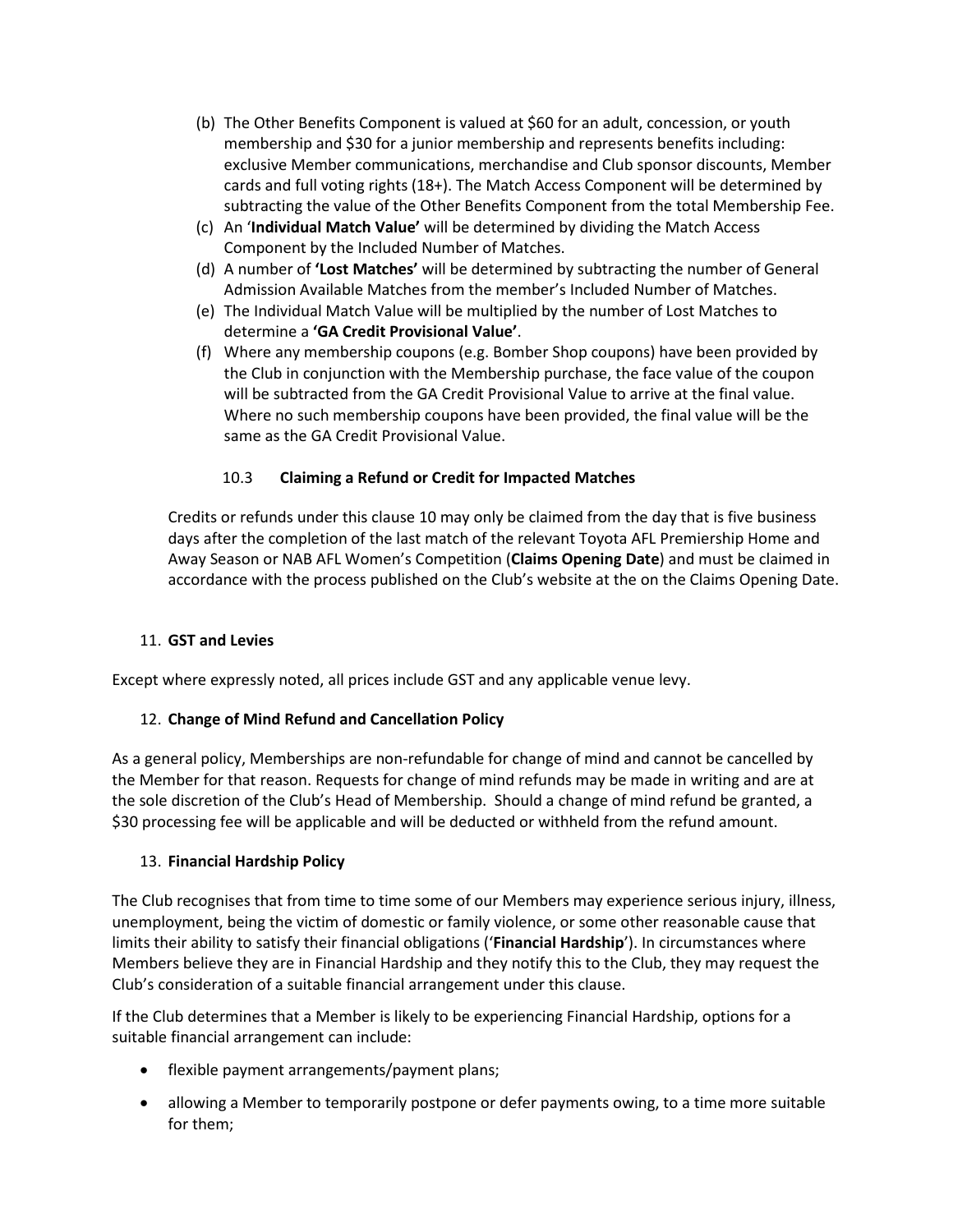- agreeing on an alternative (lower cost) Membership Package; or
- waiving late payment fees or cancellation fees.

Any applications for a financial arrangement under this clause will be determined at the sole discretion of the Club.

# 14. **Cancellation by Club**

The Club reserves its right to cancel a Member's Membership (or Membership Package only) without a refund where that member has breached these terms and conditions or as otherwise provided under the Club Constitution and/or Members' Code of Conduct.

# 15. **Club Members' Code of Conduct**

While barracking and supporting the Club is a vital part of the game, offensive or aggressive behaviour (including yelling and swearing when dealing with Club staff, agents or AFL or other event staff) will not be tolerated. Club Members who consume alcohol on a match day are to do so responsibly. Drunkenness will not be tolerated. Club Members must comply with the Members' Code of Conduct (as it may be varied from time to time), the current version of which is available at [https://www.essendonfc.com.au/club/governance/members-code-of-conduct.](https://www.essendonfc.com.au/club/governance/members-code-of-conduct) The Club endorses the AFL's stance on vilification and has a zero-tolerance for members or supporters that abuse the opposition, opposition supporters, or umpires on grounds of race, religion, gender and sexuality.

# 16. **Membership Subscription under Club Constitution**

The Membership Fees payable for each Membership Package include an amount of \$15.00, constituting the ordinary subscription payable for the rights of membership in the relevant class under the Club's Constitution for an 'Ordinary Member' or a 'Youth Member' (as those terms are defined in the Club's Constitution.)

# 17. **Variation to Club Membership Terms and Conditions**

The Club may from time to time vary these terms and conditions by posting any changes on the Club website or in an email. Members will have no claim against the Club by reason of any change made to these terms and conditions.

# 18. **General Stadium Rules**

Club Members must adhere to all rules and restrictions imposed by the venues attended by the Club Member. All venues are smoke-free. Patrons are not permitted to bring alcohol into any venue and must adhere to strict restrictions placed on alcohol consumption in designated areas at all venues. Umbrellas are not permitted to be opened anywhere within viewing areas at any time on match day.

# 19. **Lost or Stolen Memberships Cards**

Membership cards remain the property of the Club. If a Club Membership card is lost or stolen, please contact the Club's Member Services Centre on (03) 8340 2000 and the Club will then issue a replacement Membership card subject to receipt of the replacement card fee (as advised by the Club). The card will be replaced at no cost upon provision of a police report or statutory declaration detailing the theft.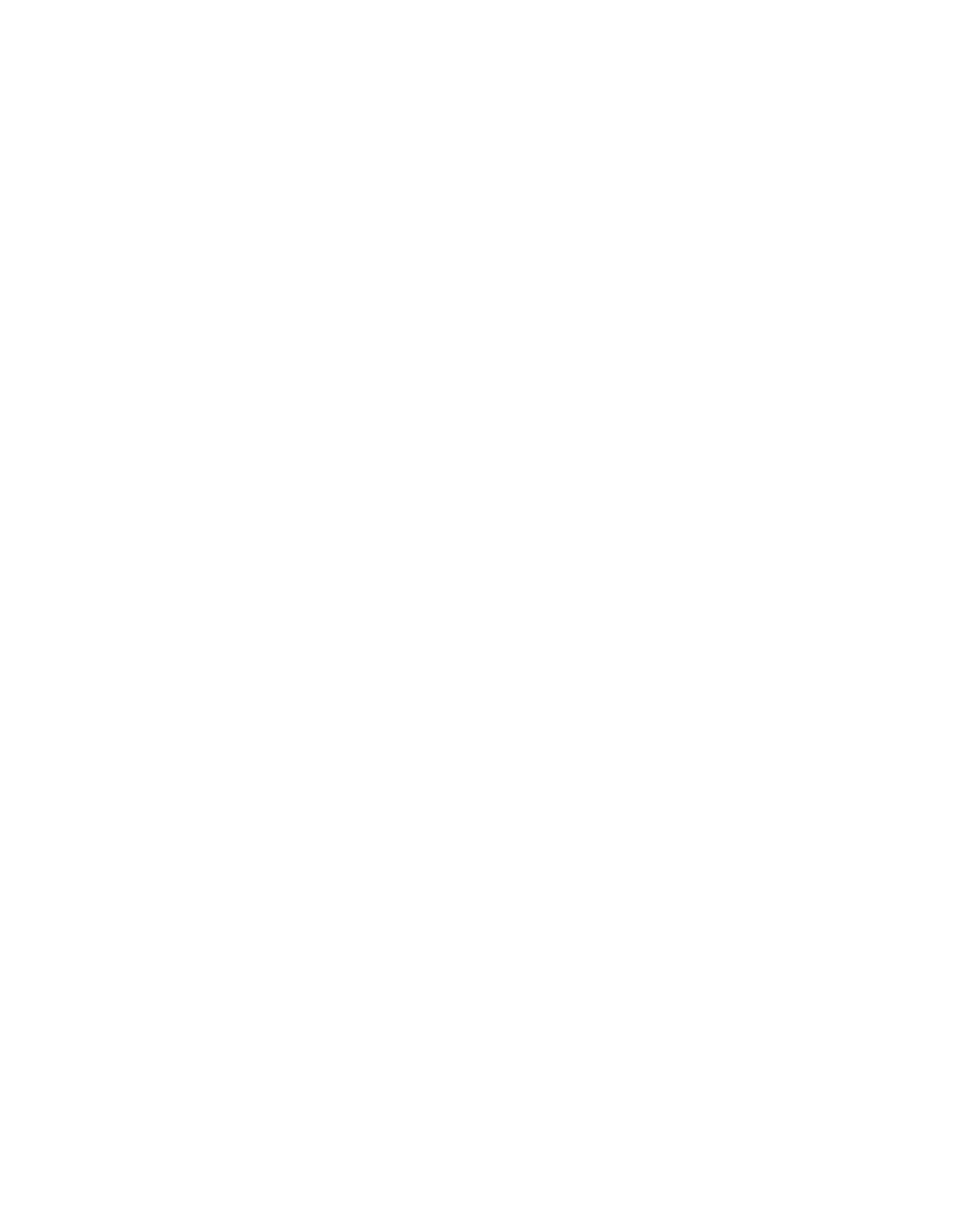### 20. **Voting Rights**

Club Members' voting rights are determined by the Club's Constitution (available at [https://resources.essendonfc.com.au/aflc-ess/document/2020/12/06/99c5647a-abf7-4be0-b4d4-](https://resources.essendonfc.com.au/aflc-ess/document/2020/12/06/99c5647a-abf7-4be0-b4d4-64df88690cd7/EFCConstitution.pdf) [64df88690cd7/EFCConstitution.pdf](https://resources.essendonfc.com.au/aflc-ess/document/2020/12/06/99c5647a-abf7-4be0-b4d4-64df88690cd7/EFCConstitution.pdf) )

### 21. **Members' Privacy**

All personal information will be used, and may be disclosed, by the Club (including for promotional, recognition and marketing purposes) in accordance with the Club Privacy Policy available at [https://www.essendonfc.com.au/privacy-policy.](https://www.essendonfc.com.au/privacy-policy) This may include publishing your name and consecutive years of membership on club/AFL assets, including, but not limited to, the club website, match day scoreboard, and AFL Record. By providing your personal information you agree to such use and disclosure by the Club and confirm you have read and agree to be bound by the Club Privacy Policy.

# <span id="page-17-2"></span>22. **Liability**

22.1 All express or implied guarantees, warranties, representations or other terms relating to these Terms and Conditions or their subject matter, not expressly set out in these Terms and Conditions, are excluded from the agreement between the member and the Club to the maximum extent permitted by law.

<span id="page-17-0"></span>22.2 Nothing in these Terms and Conditions excludes, restricts or modifies any right or remedy, or any guarantee, warranty or other term or condition, implied or imposed by any legislation that cannot be lawfully excluded or limited. This may include the Australian Consumer Law, which contains guarantees that protect the purchasers of good and services in certain circumstances.

<span id="page-17-1"></span>22.3 If any guarantee, warranty, term or condition is implied or imposed in relation to these Terms and Conditions under the Australian Consumer Law or any other applicable legislation and cannot be excluded (a Non-Excludable Provision), and the Club is able to limit the member's remedy for a breach of the Non-Excludable Provision, the liability of the Club for breach of the Non-Excludable Provision is limited to one or more of the following at the Club's option:

- a) in the case of goods, the replacement of the goods or the supply of equivalent good, the repair of the goods, the payment of the cost of replacing the goods or of acquiring equivalent goods, or the payment of the cost of having the goods repaired; or
- b) in the case of services, the supplying of the services again, or the payment of the cost of having the services supplied again.

22.4 Subject to clauses [22.2](#page-17-0) an[d 22.3,](#page-17-1) the parties agree that the EFC is excluded from any liability for any loss of profits, loss of opportunity, loss of business, loss of revenue, or any indirect or consequential loss, arising in relation to the agreement between the member and the Club.

22.5 Nothing in this clause [22](#page-17-2) affects any liability of the Club in the tort of negligence for the personal injury, illness or death of any person.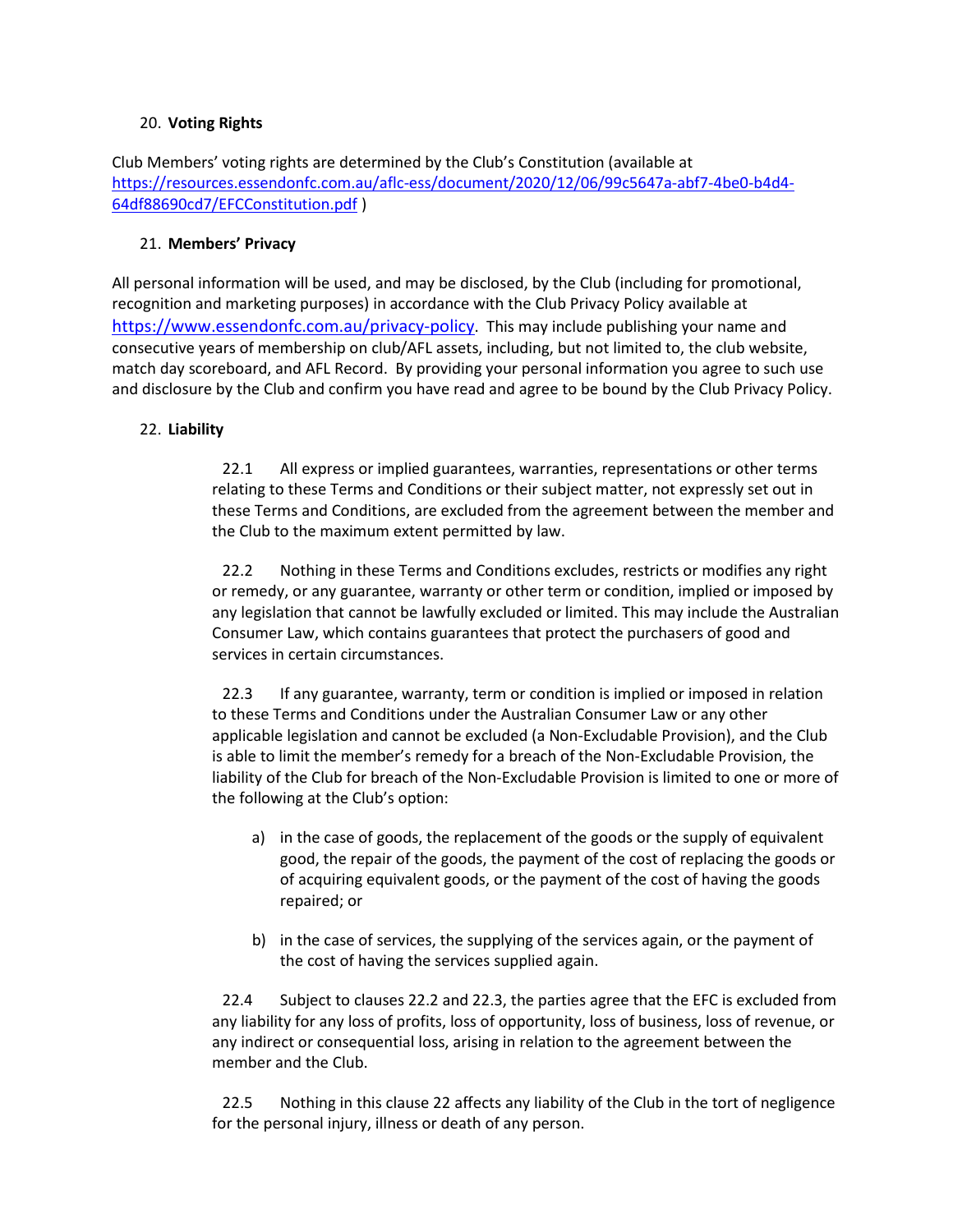#### <span id="page-18-0"></span>23. **Severance**

23.1 Any provision of these Terms and Conditions will be read down to the extent necessary to prevent that provision or these Terms and Conditions being invalid, voidable or unenforceable in the circumstances.

23.2 If, despite clause [23.1,](#page-18-0) a provision of these Terms and Conditions is still invalid or voidable:

- a) if the provision would not be invalid or voidable if a word or words were omitted, that word or those words will be deleted; and
- b) in any other case, the whole provision will be deleted, and the remainder of this agreement will continue to have full force and effect.

#### 24. **Definitions and interpretation**

24.1 In these terms and conditions headings and bold typing are included for convenience only and do not affect interpretation and:

- a) a reference to a word includes the singular and the plural of the word and vice versa;
- b) if a word or phrase is defined, then other parts of speech and grammatical forms of that word or phrase have a corresponding meaning;
- c) a reference to a gender includes any gender;
- d) a reference to a document or law includes a reference to that document or law as amended, novated, supplemented, varied or replaced; and
- e) specifying anything after the words including, includes, for example or similar expressions does not limit what else is included unless there is express wording to the contrary.

24.2 The Club Constitution forms part of these terms and conditions and in the event of any conflict between these terms and conditions and the Club Constitution, the Club Constitution prevails.

24.3 Except where a different definition is set out above, terms which are defined in the Club Constitution have the same meanings in these terms and conditions.

#### 25. **Grand Final Guarantee**

25.1 A Grand Final Guarantee can only be purchased by an EFC member who holds an AFL Access Membership (excluding Mighty Bomber) in the relevant season. The Grand Final Guarantee provides the purchaser with Priority 2 (guaranteed) access to purchase a Toyota AFL Grand Final ticket, only in the event Essendon participate. Failure to retain an Access Membership during the season will result in the voiding of a member's Grand Final Guarantee. Any member who is not up to date on payment for their access membership at the time of the ticket on-sale for the Toyota AFL Grand Final will be unable to secure a ticket. Essendon reserves the right to amend the advertised price of the Grand Final Guarantee without notice during any AFL season. Once a member has purchased a Grand